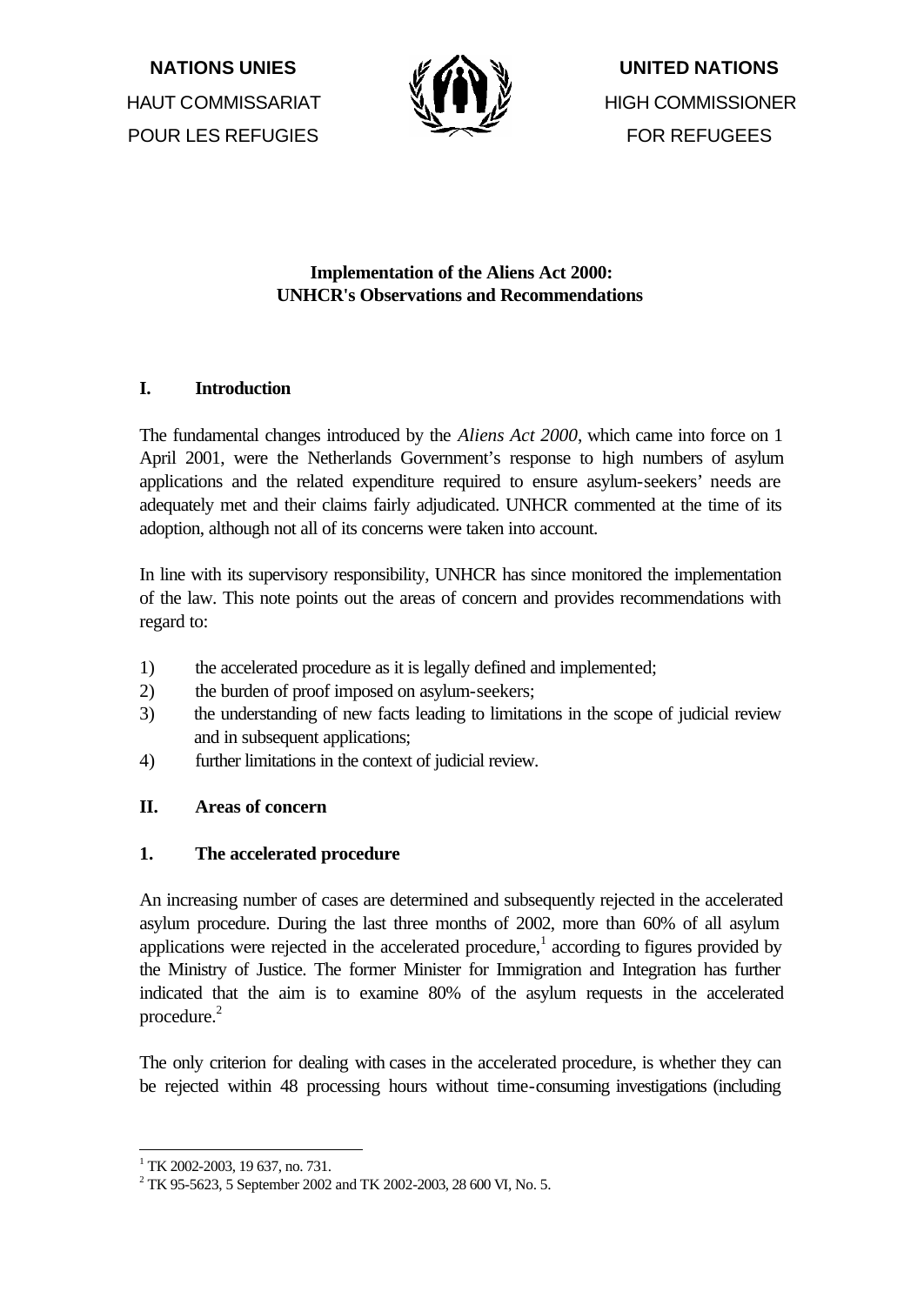manifestly unfounded cases and cases where a claim can be lodged with a third country).<sup>3</sup> This criterion has been interpreted very broadly in practice to include cases which go far beyond manifestly unfounded cases or cases which could be considered inadmissible on formal grounds, i.e. that another country is responsible for determining the claim. Such a broad interpretation was also endorsed by the second appeal instance, the Administrative Jurisdiction Division of the Council of State (hereafter Council of State)<sup>4</sup>, although it specified that the criterion should be whether rejection on the basis of a careful assessment is possible within 48 processing hours. <sup>5</sup>

#### *UNHCR's observations:*

UNHCR is concerned that accelerated procedures in the Netherlands have become the rule and that the stated aim is to have an even higher share of claims examined in an accelerated procedure. From UNHCR's perspective, channeling claims into the accelerated procedure should not be statistics-driven but rather be determined on the merits of the claim.

UNHCR accepts and supports measures that could lead to more efficient and rapid determination of asylum claims, in so far they take into account basic procedural safeguards. Conclusion No. 30 of the Executive Committee (EXCOM) of UNHCR focuses specifically on manifestly unfounded or abusive claims, and makes provision for claims considered to be so obviously without foundation as not to merit full examination at every level of the procedure.<sup>6</sup> As noted during the Global Consultations on International Protection amongst others:

if the types of application which may be categorized as clearly abusive or manifestly unfounded can be clearly defined and delimited and if appropriate safeguards are in place, the approach can be a useful case management tool within the asylum procedure to expedite decision making in countries dealing with a significant caseload.<sup>7</sup>

Clearly defined categories of manifestly unfounded or clearly abusive applications could, for instance, be expedited through prioritization in first instance procedures. The basic safeguards as in regular procedures should, however, apply, including a full personal interview. For specific categories of asylum-seekers, appropriate rebuttable presumptions may be used against the asylum-seeker, for example, in cases where the individual originates from a country where generally there is no persecution, or where the claim is considered abusive because the asylum-seeker insists on the validity of documents. The asylum-seeker must, however, be accorded an effective opportunity to rebut any such presumptions. Where claims prove to be more complex, or where there is indication that the asylum-

<sup>&</sup>lt;sup>3</sup> Aliens Circular C3/12.1.1.

<sup>4</sup> Council of State decision No. 200103264/1 of 7 August 2001, JV2001/259.

<sup>&</sup>lt;sup>5</sup> Council of State decision of 27 August 2001, NAV 2001/317.

<sup>&</sup>lt;sup>6</sup> Conclusion No. 30 (XXXIV) of 1983 on the Problem of Manifestly Unfounded or Abusive Applications for Refugee Status or Asylum.

<sup>7</sup> EC/GC/01/12 of 31 May 2001.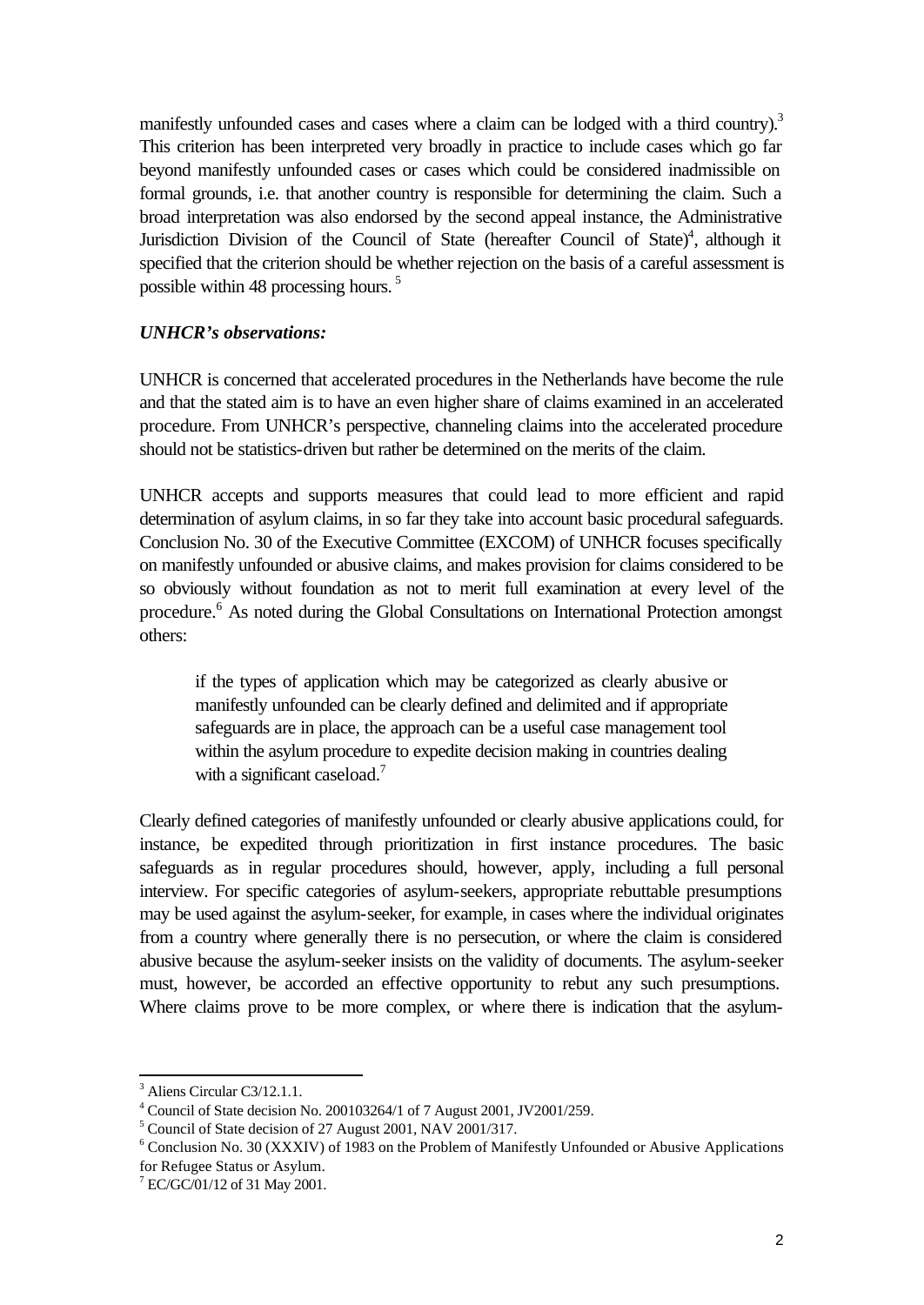seeker may be in need of international protection, such cases should be referred to the regular procedure.

Further, UNHCR recommends that issues of a formal nature be handled distinctly from issues of a substantive nature, which require examination on the merits of the claim.

## *1.1 Claims by vulnerable asylum-seekers as well as manifestly well-founded claims*

In practice, traumatized persons, as well as unaccompanied and separated children have been channeled into the accelerated procedure. While recognizing that asylum-seekers may not be able to raise the reasons for their flight for psychological reasons (e.g. trauma), the Council of State has nonetheless insisted that they should at least express their inability to do so during the interview on the motives for their flight.<sup>8</sup>

### *UNHCR's observations:*

Generally vulnerable and traumatized asylum-seekers, including unaccompanied and separated children, require time to establish trust and confidence in the person(s) responsible for determining their claim, before they can explain the reasons for their flight or the cause of their trauma. Persons raising gender-related claims and survivors of torture or severe trauma in particular require a supportive environment where they can be reassured of the confidentiality of their claim. Some claimants, because of the shame they feel over what has happened to them, or due to trauma, may be reluctant to identify the true extent of the persecution suffered or feared. They may continue to fear persons in authority, or they may fear rejection and/or reprisals from their family and/or community. Particularly for survivors of sexual violence or other forms of trauma, subsequent interviews may be needed in order to establish trust and to obtain all the relevant information.<sup>9</sup>

UNHCR is concerned that the 48-hour framework of the accelerated procedure does not permit the time required to establish the necessary confidence and trust. Claims by traumatized and other vulnerable cases, including unaccompanied and separated children, should always be channeled into the regular procedure and be prioritized within that procedure. Manifestly well-founded cases, that is cases where the international protection need is evident, deserve early assurances of safety and stability, and should therefore also be prioritized within the regular procedure.

### *1.2 Suspensive effect and protection from expulsion*

An appeal against a decision taken in an accelerated procedure does not have automatic suspensive effect, although it may be requested. In practice, however, different rulings have

<sup>&</sup>lt;sup>8</sup> Council of State decisions No. 200202610/1 of 28 June 2002, JV 2002/294 and No. 200202452/1 of 16 July 2002, JV 2002/304.

<sup>&</sup>lt;sup>9</sup> See UNHCR Guidelines on International Protection: Gender-Related Persecution within the context of Article 1A(2) of the 1951 Convention and/or its 1967 Protocol relating to the Status of refugees, HCR/GIP/02/01 of 7 May 2002.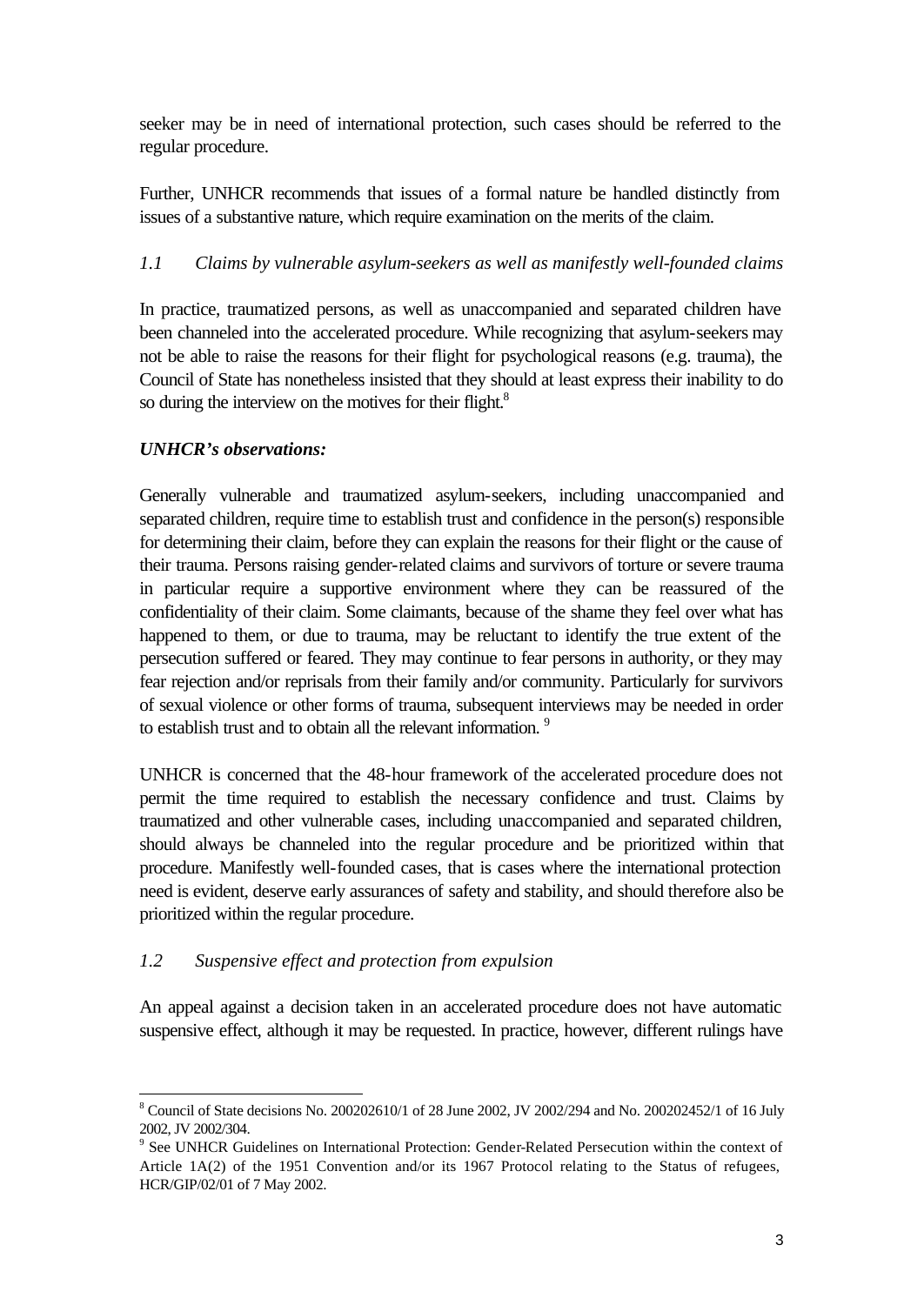made it extremely difficult to obtain such suspensive effect and therefore protection against expulsion.

The Council of State has decided that the authorities' power to expel an alien is a consequence by law of a negative asylum decision, and there is therefore no need to issue a separate expulsion order.<sup>10</sup> However, the Council has repeatedly found that since no date for expulsion was set (as no expulsion order had been issued), the expulsion did not appear to be imminent. Suspensive effect was therefore not granted.<sup>11</sup>

## *UNHCR's observations:*

The aforementioned rulings make it extremely difficult to argue for the grant of suspensive effect. This is further complicated by the fact that material support is terminated immediately following a negative first instance decision in accelerated procedures, thereby in effect undermining the ability of the asylum-seeker to submit an appeal and to request suspensive effect.

Given the potential serious consequences of an erroneous first instance decision, it is UNHCR's view that withholding expulsion until at least one proper review of the decision has been taken is a fundamental protection guarantee. Suspensive effect should therefore in principle be granted in asylum cases.

Exceptionally, in cases that can be considered manifestly unfounded or clearly abusive as outlined above, automatic suspensive effect could be lifted. However, in such cases, there should be an effective means to request suspensive effect, based on a review of the facts of the asylum case. Further, material support should not be terminated until the deadline for requesting review of the case has passed, or until a decision on suspensive effect has been taken. Where it is granted, material assistance should continue to be provided until a final decision has been taken.

# **2. Burden of proof**

The jurisprudence of the Council of State places the burden of proof primarily on the asylum-seeker. The facts and circumstances that form the basis of the asylum claim, have to be made plausible by the asylum-seeker, *inter alia* by submitting relevant documents. Further, he or she has to raise his/her reasons for flight in the substantive interview with an officer of the Immigration and Naturalization Service (Immigratie- en Naturalisatiedienst - IND); the authorities are not called upon to elicit these reasons through questions.<sup>12</sup>

### *UNHCR's observations:*

As outlined in the UNHCR Handbook on Procedures and Criteria for Determining Refugee Status, the burden of proof lies with the asylum-seeker and is discharged by providing a

<sup>&</sup>lt;sup>10</sup> Council of State decision No. 200101994/1 of 29 May 2001, JV 2001/166.

<sup>&</sup>lt;sup>11</sup> Council of State decision No. 200104991/2 of 9 November 2001, JV 2002/14.

<sup>&</sup>lt;sup>12</sup> Council of State decision No. 200105344/1 of 28 December 2001, JV 2002/73.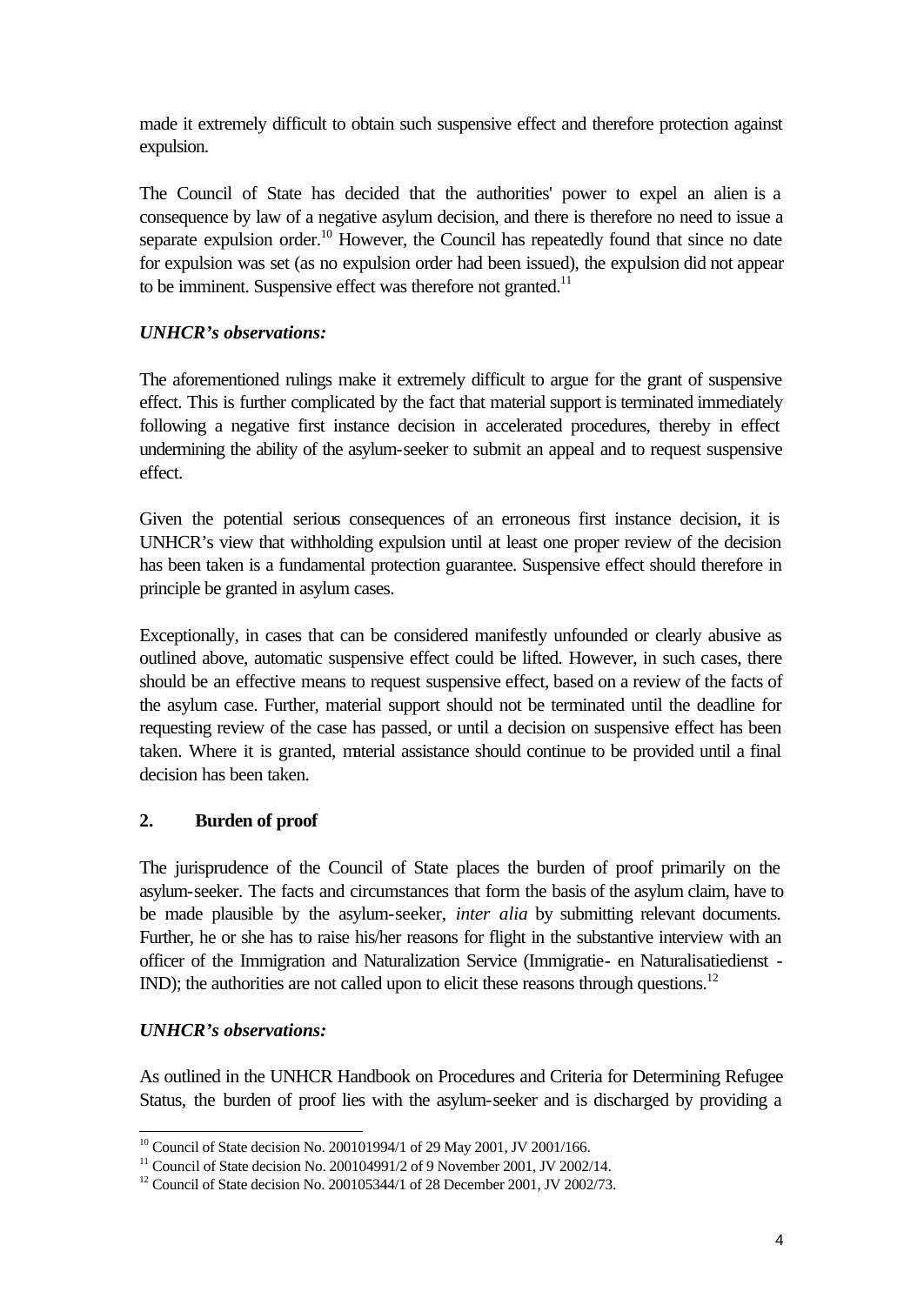truthful account of relevant facts and by *"assist[ing] the examiner* to the full in establishing the facts of the case".<sup>13</sup> The Handbook also states the following: "...the duty to ascertain and evaluate all the relevant facts is shared between the applicant and the examiner."<sup>14</sup> The examiner therefore has a responsibility to ensure that the applicant is put in a position to present his or her case adequately and to ascertain and evaluate any available evidence provided by the asylum-seeker.

Given the particular circumstances in which asylum-seekers find themselves, it is often difficult for them to provide evidence in relation to key facts of their personal history. Their credibility therefore often plays a crucial role. A claim should be considered credible where the applicant has presented a claim that is coherent and plausible and therefore capable of being believed. Inability to remember dates or minor details or inconsistencies, which are not material to the refugee status determination, should not be used as decisive factors in determining credibility. Once the examiner is satisfied with the applicant's general credibility, the latter should be given the benefit of the doubt as regards those statements for which evidentiary proof is lacking.<sup>15</sup>

It should further be kept in mind that many asylum-seekers have valid reasons for absence of, or reliance on fraudulent, documents. This may be because they were forced to leave their countries without documents, or instructed by the smugglers to hand them over or to destroy them.<sup>16</sup> Such an occurrence should not be a ground for considering an asylum claim manifestly unfounded or abusive.<sup>17</sup> As noted also during the Global Consultations process, "…asylum–seekers ha[ve] a responsibility to cooperate with the authorities. Lack of documentation, however, d[oes] not in itself render a claim abusive. The issue of lack of cooperation and lack of documentation should ideally be handled as separate issues."<sup>18</sup>

## **3. The understanding of new facts leading to limitations in the scope of judicial review and in subsequent applications**

The concerns caused by the legal definition and the implementation of the accelerated procedure and the burden of proof, as outlined in Sections 1 and 2 above, are exacerbated by the considerable restrictions which asylum applicants face in submitting new facts in an appeal procedure or in the case of subsequent applications.

Pursuant to Article 83 of the *Aliens Act 2000*, in assessing an appeal, the District Court takes into account, facts and circumstances that have arisen subsequent to the first instance

<sup>&</sup>lt;sup>13</sup> Handbook on Procedures and Criteria for Determining Refugee Status, UNHCR, 1979, HCR/1P/4/Eng/REV2, re-edited January 1992, para. 205(a)(i). See also Note on Burden and Standard of Proof in Refugee Claims, UNHCR Position Paper (16 December 1998).

<sup>14</sup> *Ibid*, para. 196.

<sup>&</sup>lt;sup>15</sup> Interpreting Article 1 of the 1951 Convention Relating to the Status of Refugees, UNHCR Geneva, April 2001, p. 3. See UNHCR's Note on Burden and Standard of Proof in Refugee Claims issued in December 1998 for an overview of UNHCR's position generally.

<sup>&</sup>lt;sup>16</sup> The drafters of the 1951 Convention, in recognition of this, provided in Article 31 for exemption from punishment for illegal entry or stay.

 $\frac{17}{17}$  See also UNHCR's comments on the Dutch Bill on undocumented asylum-seekers, 5 October 1998.

 $18$  A/AC.96/961, p. 20, para. 27.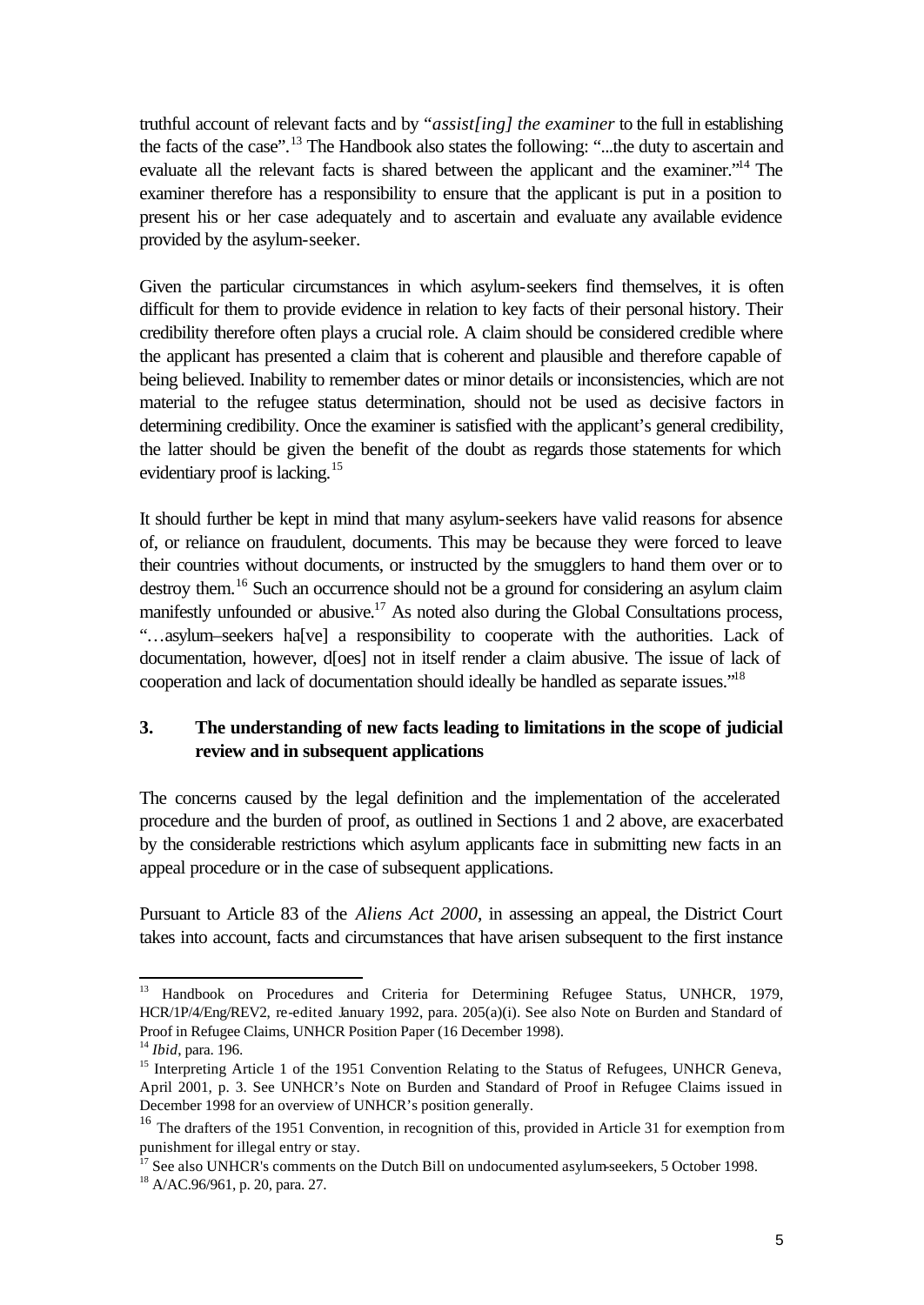decision, unless this violates the principle of due process or unless the completion of the case will be delayed disproportionately.

Article 4:6 of the *General Administrative Law Act* gives the Minister the authority to reject a subsequent application by referring to the previous negative decision, if the applicant states no new facts and circumstances.

Based on case law by the Council of State<sup>19</sup>, the *Aliens Circular* subsequently defined such new facts and circumstances as those that were not known or could not reasonably have been known when the first instance decision was taken.<sup>20</sup>

The Council of State has, however, interpreted the term "new" in a very restrictive manner. Documents that existed during the course of the accelerated procedure but were obtained by the applicant after issuance of a decision on his or her claim, possibly because they had not yet arrived from the country of origin, are not considered as new facts. The Council of State generally has taken the view that the applicant could, and thus should, have submitted such documents in time. While the applicant may in principle rebut such a presumption by proving that it was not possible to obtain such information earlier, in practice this can hardly be proven. The same approach has been taken with respect to claims of sexual violence and torture, which, for reasons of shame, trauma or otherwise, were not raised prior to issuance of a decision  $21$ 

The District Courts follow the jurisprudence of the Council of State and therefore do not take into consideration evidence, documents or further statements that the asylum-seeker obtained after a negative decision in first instance, arguing they are not new facts or circumstances.

The same restrictive approach has been taken by the Council of State with respect to new facts or circumstances in the case of subsequent applications, even if such information could demonstrably lead to the conclusion that the asylum-seeker may after all be found to be a refugee. The asylum-seeker is considered to have exhausted the procedure and is required to leave the Netherlands. The Council of State has, moreover, ruled that deviations from the procedure outlined in the  $Law^{22}$  are imperative only where special facts or circumstances concerning the individual case arise.<sup>23</sup> The Council of State has only considered this rule to be applicable in one recent case, where Article 3 of the European Human Rights Convention was a concern, although it did not define "special facts or circumstances". <sup>24</sup>

<sup>&</sup>lt;sup>19</sup> Council of State decision No. 200104321/1 of 16 October 2001, JV 2002/6.

<sup>&</sup>lt;sup>20</sup> Aliens Circular C5/20.5.

<sup>&</sup>lt;sup>21</sup> Council of State decisions No. 200103175/1 of 3 August 2001, JV 2001/258, No. 200202610/1 of 28 June 2002, JV 2002/294, No. 200202452/1 of 16 July 2002, JV 2002/304 and Nos. 200203409/1 and 200203388/1 of 8 August 2002, JV 2002/471.

<sup>22</sup> Such as Article 4:6 of the *General Administrative Law Act*.

<sup>23</sup> Council of State decision No. 200200237/1 of 5 March 2002, JV 2002/125.

<sup>&</sup>lt;sup>24</sup> Council of State decision No. 200300506/1 of 24 April 2003, JV 2003/280.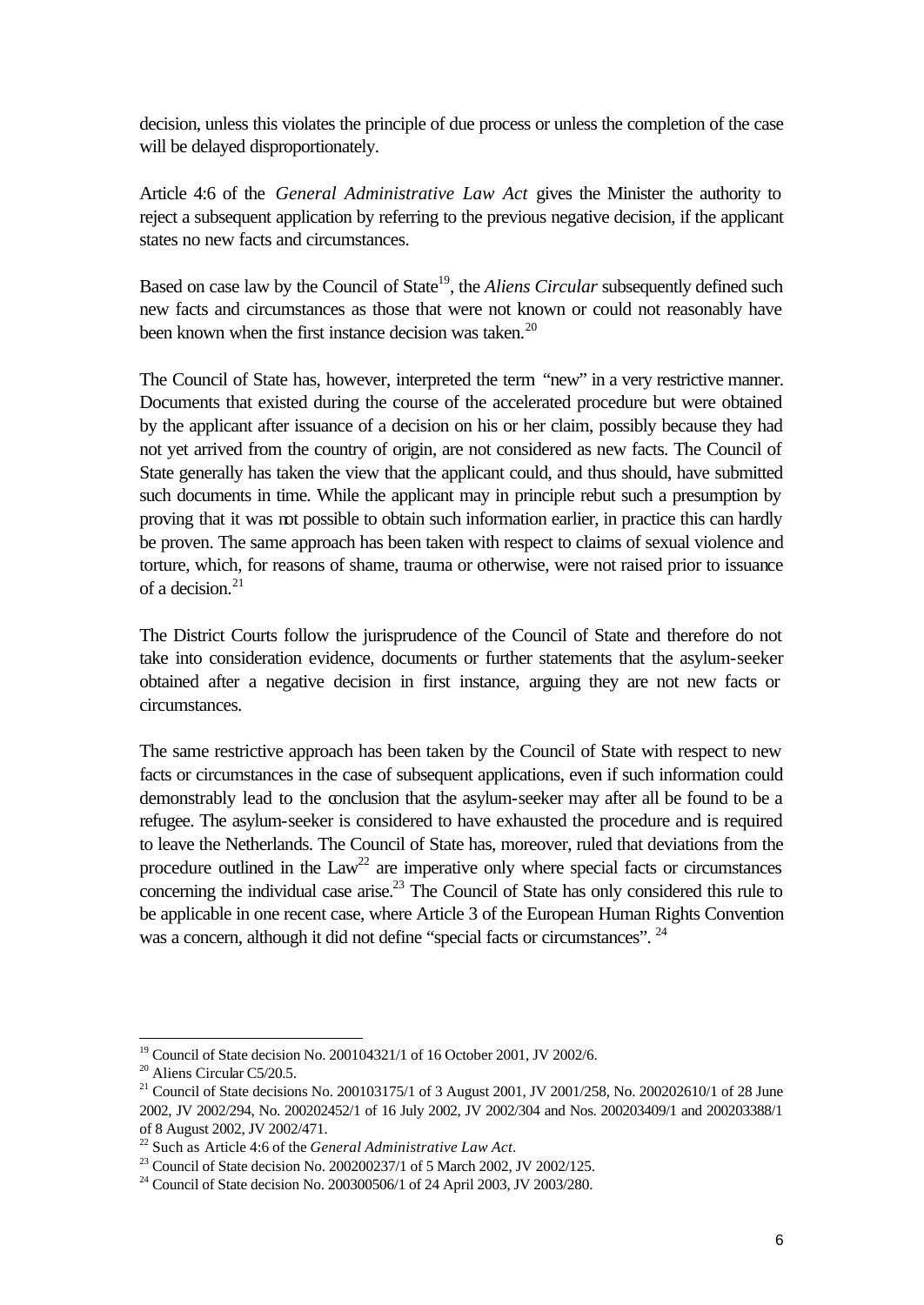The provision giving the Minister the authority to refuse reconsideration of a subsequent application on this basis is a discretionary one.<sup>25</sup> However, the jurisprudence of the Council of State suggests that the District Courts must restrict themselves to the question of whether new facts or circumstances have arisen (*nova*). The District Courts are therefore not qualified to assess the Minister's finding that the earlier decision was not manifestly incorrect in the light of new information.<sup>26</sup> The scope of review by the Council of State does not affect the Minister's choice as to whether or not to apply the discretionary provision. Nevertheless, following this jurisprudence, the Minister has, through an amendment of the Aliens Circular, limited his possibility to review cases to situations where there are new facts. It is no longer possible to review manifestly incorrect decisions if there are no new elements.<sup>27</sup>

## *UNHCR's observations:*

In UNHCR's view, this narrow interpretation of new facts and circumstances is of particular concern in cases of survivors of gender-related violence, torture as well as other vulnerable cases that are dealt within the time-limited framework of an accelerated procedure, as outlined above.

Particularly in cases where the sole reason that the documents/information could not be submitted in time was the strict 48-hour time limit for a first instance decision, no cases should be rejected solely on the basis that the relevant information was not raised or documents submitted earlier. This applies both for appeals and when considering subsequent applications. Further, in case of a real risk of *refoulement*, this should always be considered as "special circumstances", requiring proper consideration of the case.

### **4. Further limitations in the context of judicial review**

The Council of State has further restricted the scope of review by District Courts, by generally limiting any review of the findings and assessment of the facts by the Minister of Justice<sup>28</sup> to an assessment of whether the Minister could reasonably have come to his decision. Even where a different conclusion could be argued, in so far as the point of view of the Minister is reasonable, the Courts must accept the Minister's decision. While District Courts are competent to issue decisions on eligibility, they must proceed on the basis of facts as found and assessed by the Minister in so far as his assessment is considered reasonable.

### *UNHCR's observations:*

<sup>25</sup> Article 4:6 of the *General Administrative Law Act.*

<sup>&</sup>lt;sup>26</sup> Council of State decisions No. 200104321/1 of 26 July 2001, JV 2002/6, No. 200105774/1 of 11 January 2002, JV 2002/128 and No. 200200351/1 of 5 March 2002, JV 2002/124.

<sup>&</sup>lt;sup>27</sup> Aliens Circular, C5/20.5.

<sup>&</sup>lt;sup>28</sup> Council of State decisions No. 200202455/1 of 3 July 2002, JV 2002/296, No. 200202328/1 of 9 July 2002, JV 2002/275, No. 200204308/1 of 13 September 2002, JV 2002/387 and No. 200206297/1 of 27 January 2003, JV 2003/103.